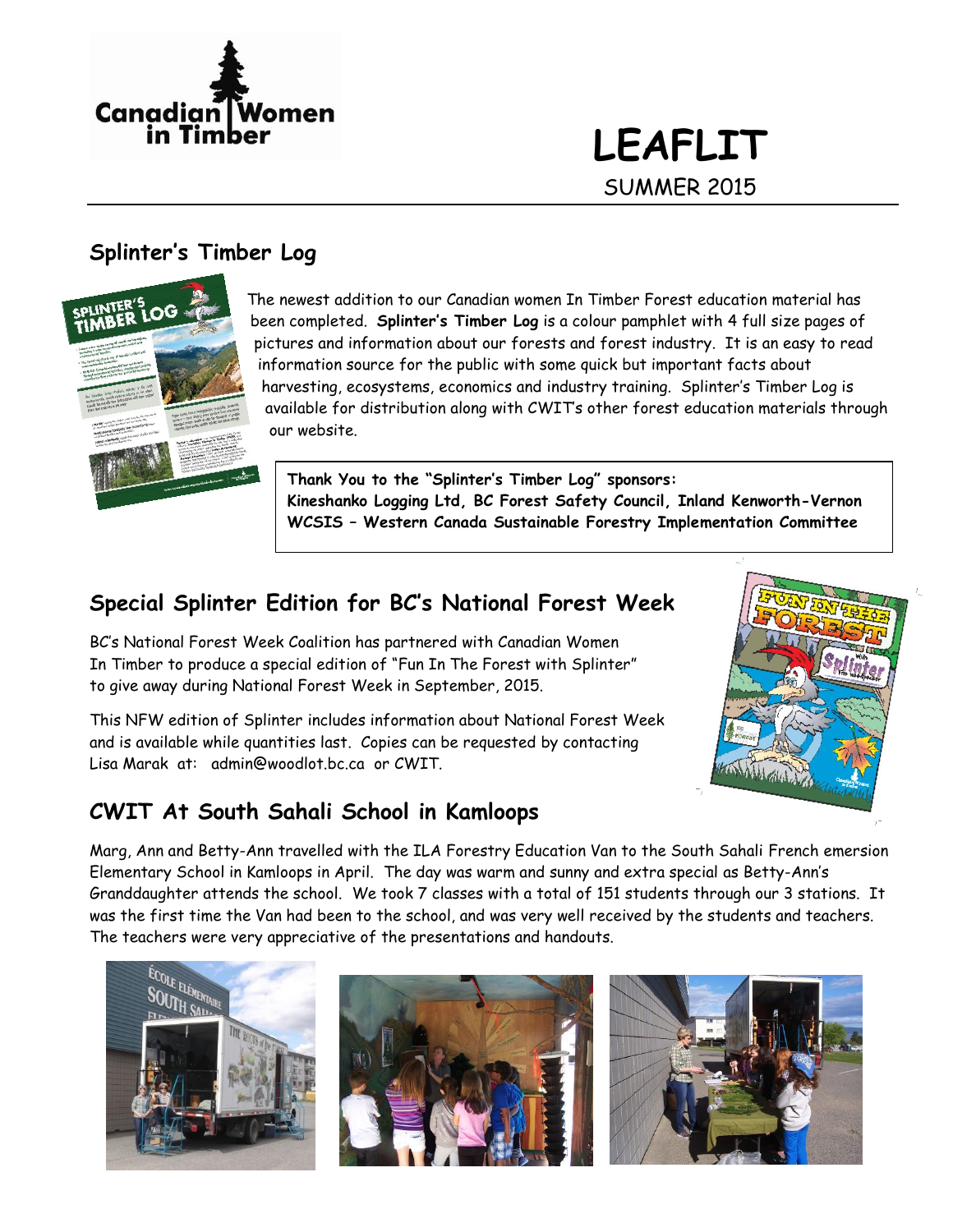# **CWIT Vancouver Island Branch Formed –** Makenzie Leine

In 1989 the Canadian Women In Timber was formed based on the need to get the facts out about forestry, specifically to youth. It started with a lively conversation at a convention (Truckloggers) where a group of women were ignited by the misinformation on forestry. As founding Director Myrtle Siebert described, "things in BC were really getting out of hand" and "Canadian Women In Timber came together because it was ready to happen."

Jump ahead 26 years and the Canadian Women In Timber, and how it came to be, continues to be the birthplace for new ideas. Drawn together by the spirit of frustration, a passion for the industry and the facts, a group of women gathered at a conference, in front of the CWIT booth, and mused over the overwhelming need to keep the facts out in the public realm. It was another strong call to action and recognition that a focus on the Island was needed. The idea for a Canadian Women In Timber Branch on Vancouver Island was born.

On April 7, 2015, a resolution was passed by the Board for CWIT to form a Vancouver Island Branch. Fueled by passion and the truth, the Canadian Women In Timber continue to devote their time and energy to communicating about the forest industry and all of its merits.

Mary DeLury (Vice Chair), Melinda Morben (Treasurer), Molly Hudson (Secretary), and me, Makenzie Leine (Chair), now form the executive for CWIT – VI. Is it a coincidence that the founding executive's names all start with an "M"? Maybe not, considering one of the Canadian Women In Timber's founding directors was Myrtle Siebert.

(Of course, we are not suggesting that to be an active part of Canadian women In Timber, or it's executive, your name has to start with an "M". Nor do you even have to be a woman! We are an equal opportunity provider of membership and involvement!)

"Canadian Women In Timber Vancouver Island came together because it was ready to happen." Stay tuned for news and events happening on Vancouver Island in the very near future! If you have any suggestions please do not hesitate to contact us! [\(makenzie@campconsult.ca\)](mailto:makenzie@campconsult.ca)

**Makenzie Leine** – In 1989 Makenzie was in grade 8. She was surprised when faced with her first opposing view on forestry by her science teacher. Raised in the thick of the logging industry and camps, Makenzie considers the forest industry to be in her genes. Makenzie started working in the industry at age 17 and completed her forestry degree at the University of Alberta. Because of her experiences, her start in heated debates in Grade 8 science, and her love for the industry, Makenzie will never give up on communicating and advocating for what she sees as "science, an honest living and a green economic resource – for family". Makenzie is an RPF and is the owner of a business, CAMP Consulting.

**Mary DeLury** – In 1989 Mary was in grade 11. She lived a good portion of her childhood "off the grid", which started her love of the outdoors, plants and trees. She began tree planting in 1991 to put herself through university. There, she fell in love with the job and stuck with it for many years, growing to a become a supervisor and business owner. "It paid for two university degrees". Today Mary is an RPF and the General Manager of Island Fibre, a full-service logging contractor on Vancouver Island. "The forest feels like home to me".

**Melinda Morbin** – Melinda's first introduction to forestry was her first day on the job as a processor operator in 2002. "With the smell of fresh cut logs and hydraulic oil, how could I not fall in love with the industry". She spent three years running equipment in Northern BC. After completing a technology diploma at CNC and her Bachelor's Degree in Forest Resource Management at UBC she is now an RPF. Melinda is the Manager of Operational Logistics for Island Timberlands.

**Molly Hudson** – Forests have always been a part of Molly's life, but it wasn't until she started tree planting in university that she understood that she needed a career that got her outside. After completing a biology degree at UBC, she enrolled in forestry at BCIT. Molly has worked as a planter, ecology research tech, engineer, timber cruiser, and wildlife research assistant, but she says "now I have found my sweet spot as a forestry biologist". Molly is an RPF and works for TimberWest.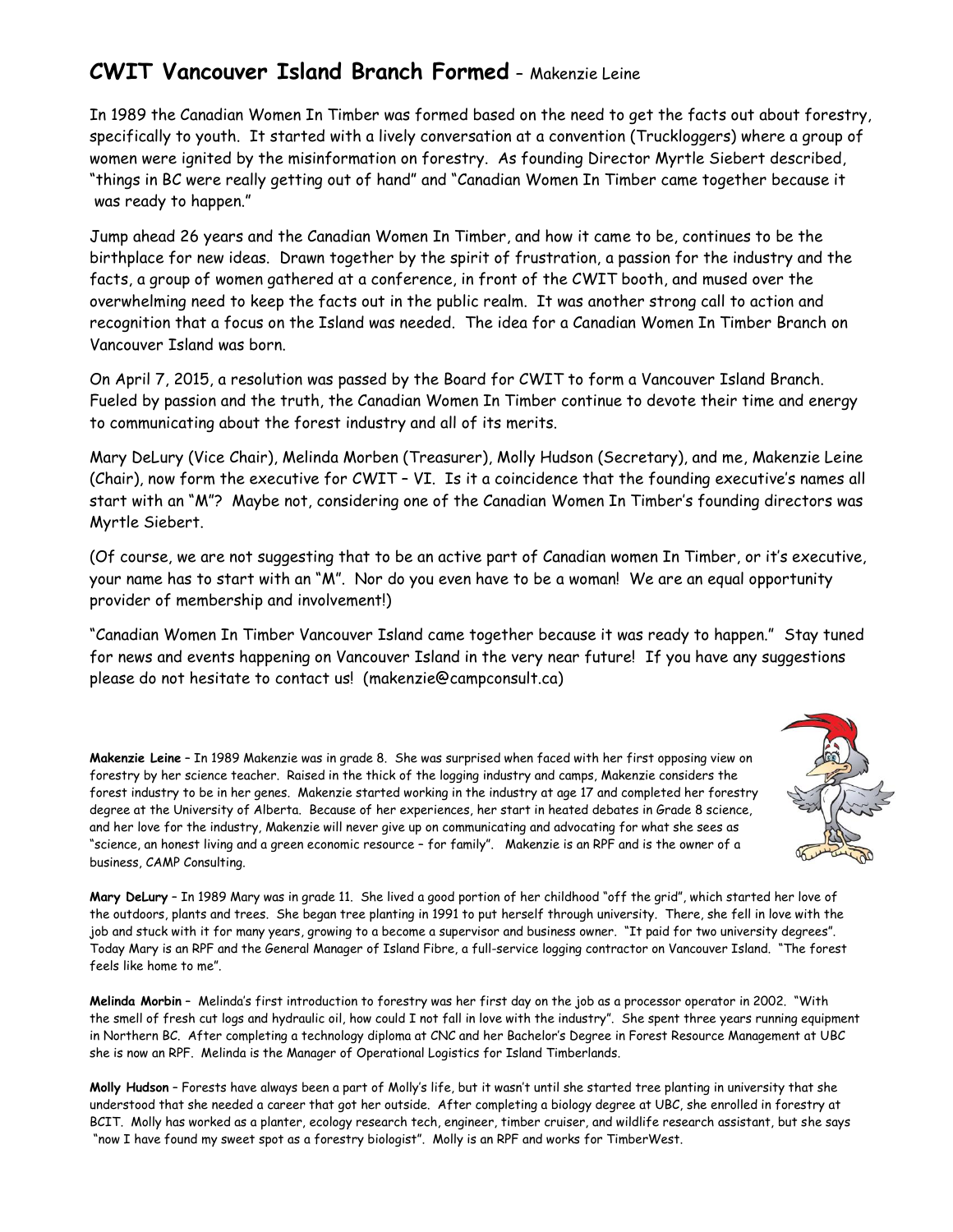# **Interior Logging Association Conference and Trade Show**

The  $57<sup>th</sup>$  ILA Conference and Trade Show took place in Vernon May 7 - 9, 2015. The outside equipment display generated a lot of interest and all the events were well attended.

Joanne, Marg, Vicki, Penny, Betty-Ann and Ann tended our complimentary booth and the Forestry Education Van. We were very busy, and more people than usual went through the Van and took time to read the posters on the walls. This was the debut of our new pamphlet "Splinter's Timber Log" and everyone seemed impressed with it. Numerous hand outs were given away. Our "Fun In The Forest" and "Logging With Splinter" books are still very popular with the kids. It was nice to see that some teachers took time to bring 5 groups of students, 76 in total, to our booth. Our free draws for a wooden Jenga game and a wooden picture frame were won by M. Wilson and L. Bernhardt, both from the Vernon area.



CWIT was also in charge of the silent auction and received some of the proceeds.





**Special thanks to the Interior Logging Association for their continued support of CWIT and thank you to all the donors and bidders at the silent auction.** 

### **Canada North Resource Expo**